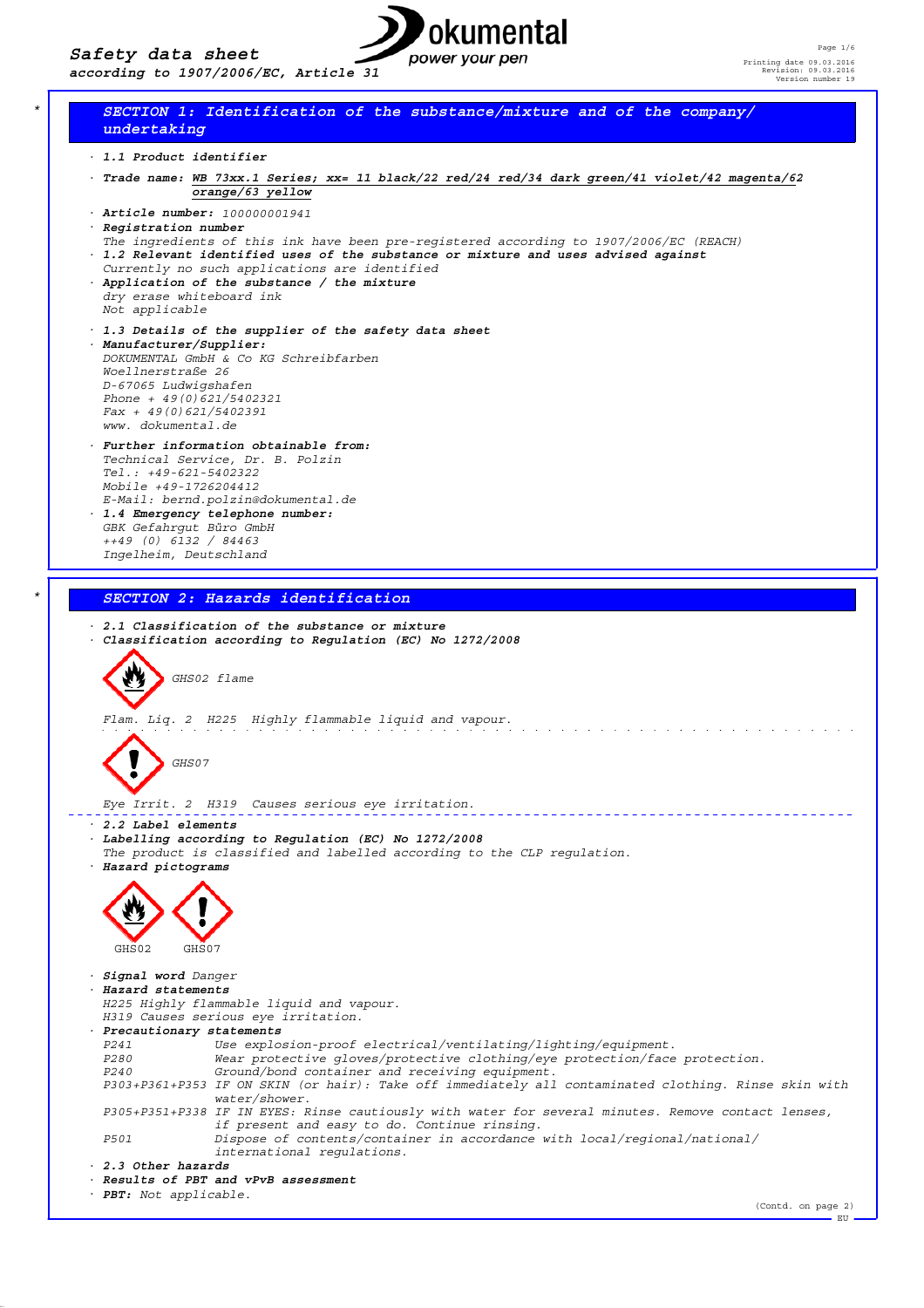*according to 1907/2006/EC, Article 31*



*Trade name: WB 73xx.1 Series; xx= 11 black/22 red/24 red/34 dark green/41 vilet/42 magenta/62 orange/63 yellow*

#### *· vPvB: Not applicable.*

(Contd. of page 1)

# *\* SECTION 3: Composition/information on ingredients*

*· 3.2 Chemical characterisation: Mixtures*

*· Description: Mixture of substances listed below with nonhazardous additions.*

| Dangerous components:                                                                     |                      |                                                           |                |
|-------------------------------------------------------------------------------------------|----------------------|-----------------------------------------------------------|----------------|
| $CAS: 64-17-5$<br>$EINECS: 200-578-6$                                                     | ethanol              | $\circ$ Flam. Liq. 2, H225; $\circ$ Eye Irrit. 2, H319    | $50 - 100$ $8$ |
| CAS: 107-98-2<br>$EINECS: 203-539-1$                                                      | 1-methoxy-2-propanol | $\bigcirc$ Flam. Liq. 3, H226; $\bigcirc$ STOT SE 3, H336 | $10 - 258$     |
| Additional information: For the wording of the listed hazard phrases refer to section 16. |                      |                                                           |                |

#### *\* SECTION 4: First aid measures*

- *· 4.1 Description of first aid measures*
- *· After inhalation: Supply fresh air; consult doctor in case of complaints.*
- *· After skin contact: Generally the product does not irritate the skin.*
- *· After eye contact:*
- *Rinse opened eye for several minutes under running water. If symptoms persist, consult a doctor.*
- *· After swallowing: If symptoms persist consult doctor.*
- *· 4.2 Most important symptoms and effects, both acute and delayed*
- *No further relevant information available.*
- *· 4.3 Indication of any immediate medical attention and special treatment needed*
	- *No further relevant information available.*

#### *\* SECTION 5: Firefighting measures*

- *· 5.1 Extinguishing media*
- *· Suitable extinguishing agents:*
- *CO2, powder or water spray. Fight larger fires with water spray or alcohol resistant foam.*
- *· 5.2 Special hazards arising from the substance or mixture No further relevant information available.*
- *· 5.3 Advice for firefighters*
- *· Protective equipment: No special measures required.*

# *\* SECTION 6: Accidental release measures*

- *· 6.1 Personal precautions, protective equipment and emergency procedures Wear protective equipment. Keep unprotected persons away. Wear protective clothing. · 6.2 Environmental precautions:*
	- *Prevent seepage into sewage system, workpits and cellars. Dilute with plenty of water.*
	- *Do not allow to enter sewers/ surface or ground water.*
	- *· 6.3 Methods and material for containment and cleaning up:*
- *Absorb with liquid-binding material (sand, diatomite, acid binders, universal binders, sawdust).*
- *Ensure adequate ventilation. · 6.4 Reference to other sections See Section 7 for information on safe handling. See Section 8 for information on personal protection equipment. See Section 13 for disposal information.*

# *\* SECTION 7: Handling and storage*

- *· 7.1 Precautions for safe handling Ensure good ventilation/exhaustion at the workplace. Prevent formation of aerosols. · Information about fire - and explosion protection: Keep ignition sources away - Do not smoke. Protect against electrostatic charges. · 7.2 Conditions for safe storage, including any incompatibilities · Storage: · Requirements to be met by storerooms and receptacles: Store in a cool location. · Information about storage in one common storage facility: Not required. · Further information about storage conditions: Keep container tightly sealed.*
	- *Store in cool, dry conditions in well sealed receptacles.*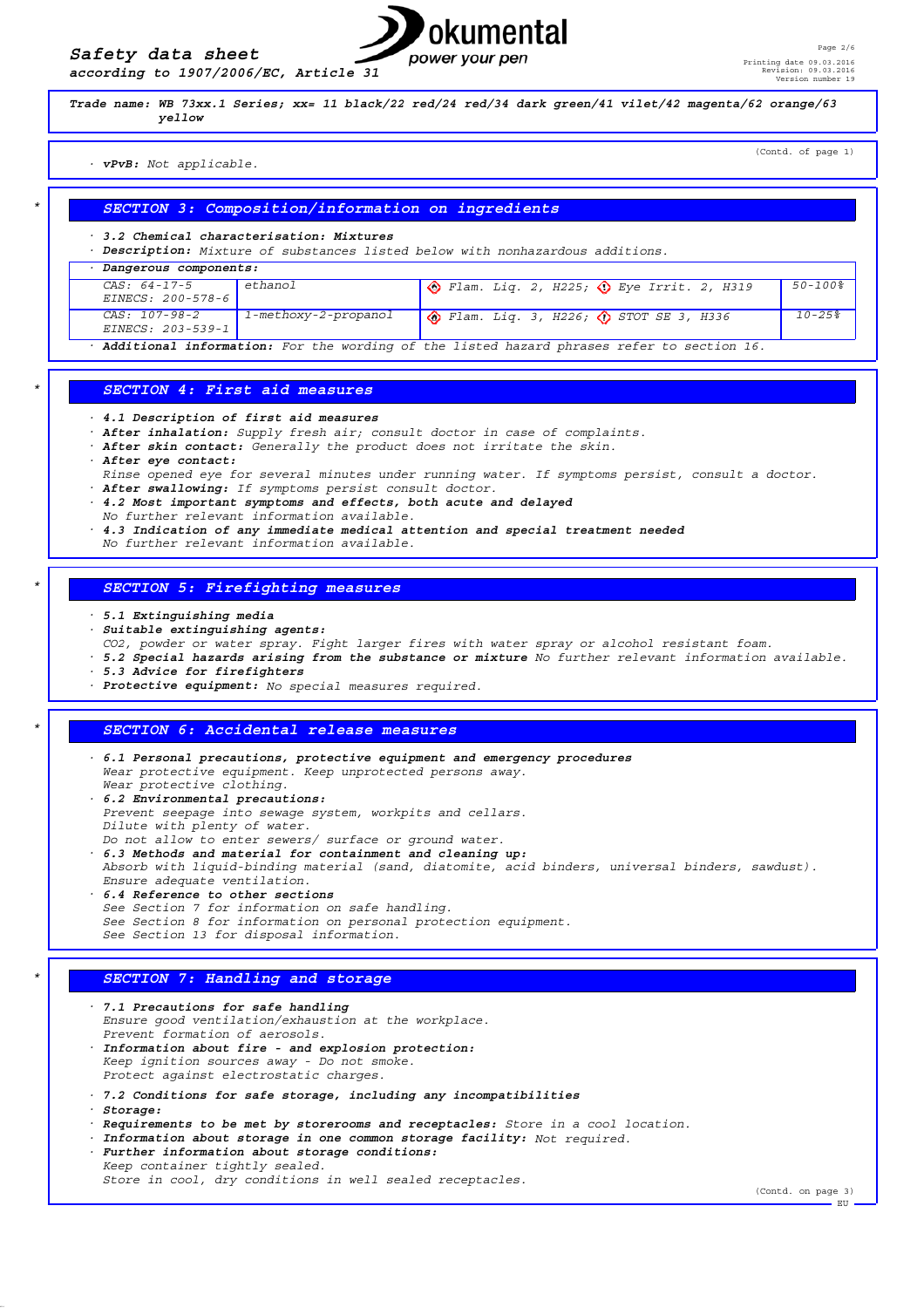



| 9.1 Information on basic physical and chemical properties<br>$\bullet$ |                                    |
|------------------------------------------------------------------------|------------------------------------|
| · General Information                                                  |                                    |
| · Appearance:                                                          |                                    |
| Form:                                                                  | Fluid                              |
| $C_{0}$ lour:                                                          | According to product specification |
| $·$ Odour:                                                             | $A1cohol-1ik$ e                    |
| Odour threshold:                                                       | Not determined.                    |
| Important information on protection of health and                      |                                    |
| environment, and on safety.                                            |                                    |
| $·$ pH-value:                                                          | Not determined.                    |
| Change in condition                                                    |                                    |
| Melting point/Melting range:                                           | Indetermined                       |
| Boiling point/Boiling range:                                           | 78 °C                              |
| · Flash point:                                                         | $13^{\circ}$ C                     |
| · Flammability (solid, gaseous):                                       | Not applicable.                    |
| Ignition temperature:                                                  | 287 °C                             |
| Decomposition temperature:                                             | Not determined.                    |
|                                                                        |                                    |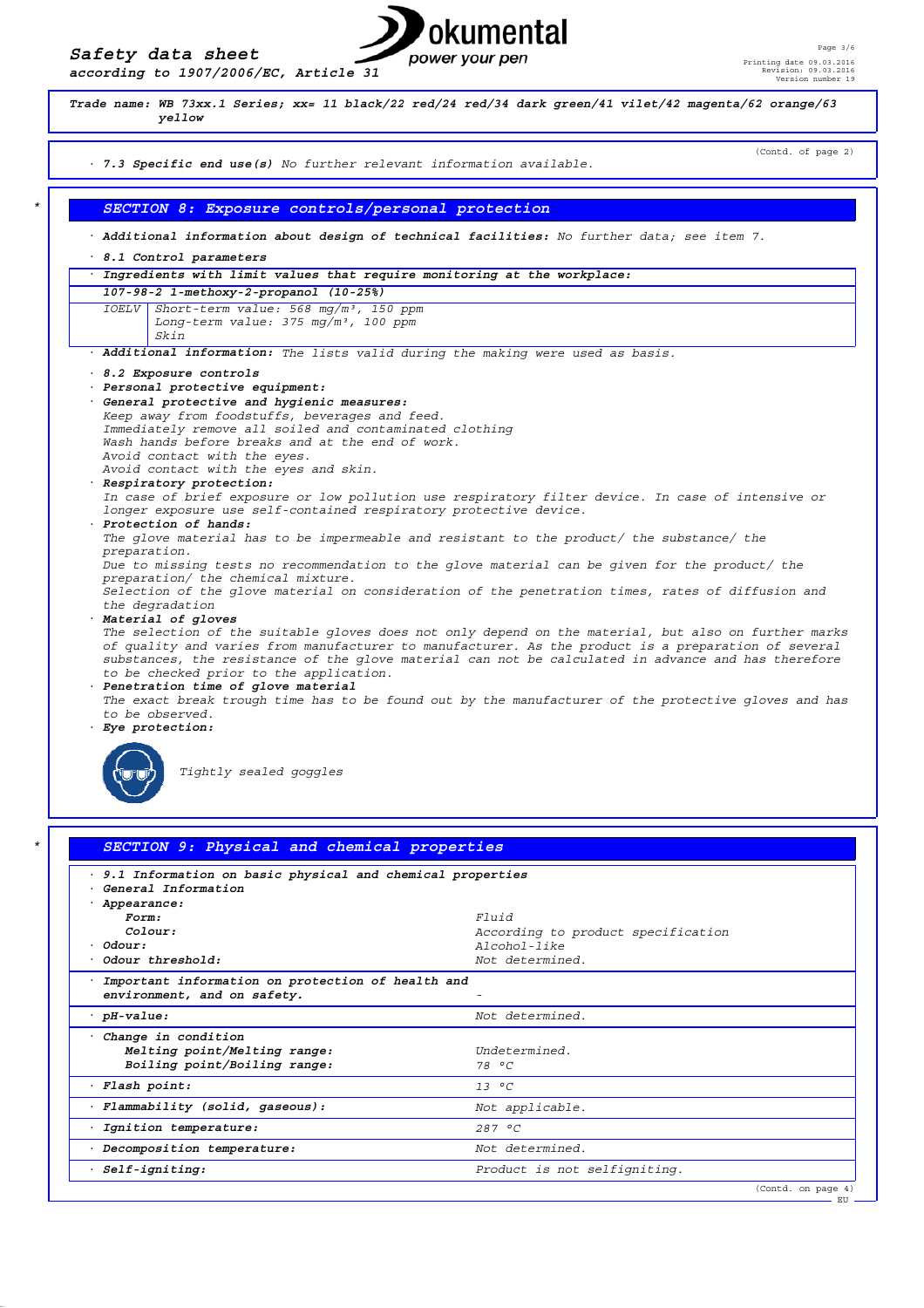

*Trade name: WB 73xx.1 Series; xx= 11 black/22 red/24 red/34 dark green/41 vilet/42 magenta/62 orange/63 yellow*

|                                                  | (Contd. of page 3)                                                                             |
|--------------------------------------------------|------------------------------------------------------------------------------------------------|
| · Danger of explosion:                           | Product is not explosive. However, formation of<br>explosive air/vapour mixtures are possible. |
| Explosion limits:                                |                                                                                                |
| Lower:                                           | 1,7 Vol %                                                                                      |
| Upper:                                           | 15,0 Vol %                                                                                     |
| Vapour pressure at 20 °C:                        | $59$ $hPa$                                                                                     |
| Density:                                         | Not determined.                                                                                |
| Relative density                                 | Not determined.                                                                                |
| Vapour density                                   | Not determined.                                                                                |
| Evaporation rate                                 | Not determined.                                                                                |
| Solubility in / Miscibility with                 |                                                                                                |
| water:                                           | Partly miscible.                                                                               |
| $\cdot$ Partition coefficient (n-octanol/water): | Not determined.                                                                                |
| Viscosity:                                       |                                                                                                |
| Dynamic:                                         | Not determined.                                                                                |
| Kinematic:                                       | Not determined.                                                                                |
| Solvent content:                                 |                                                                                                |
| Organic solvents:                                | $79,1$ $%$                                                                                     |
| Solids content:                                  | 9,98                                                                                           |
| 9.2 Other information                            | The physical and chemical properties given in                                                  |
|                                                  | Section 9.1 are rough data only, which are                                                     |
|                                                  | partially derived from the component's data of                                                 |
|                                                  | the mixture. These data are no binding product                                                 |
|                                                  | specifications.                                                                                |

#### *\* SECTION 10: Stability and reactivity*

- *· 10.1 Reactivity No further relevant information available.*
- *· 10.2 Chemical stability*
- *· Thermal decomposition / conditions to be avoided:*
- *No decomposition if used according to specifications.*
- *· 10.3 Possibility of hazardous reactions No dangerous reactions known.*
- *· 10.4 Conditions to avoid No further relevant information available.*
- *· 10.5 Incompatible materials: No further relevant information available.*
- *· 10.6 Hazardous decomposition products: No dangerous decomposition products known.*

### *\* SECTION 11: Toxicological information*

- *· 11.1 Information on toxicological effects*
- *· Acute toxicity Based on available data, the classification criteria are not met.*
- *· Primary irritant effect:*
- *· Skin corrosion/irritation Based on available data, the classification criteria are not met.*
- *· Serious eye damage/irritation*
- *Causes serious eye irritation.*
- *· Respiratory or skin sensitisation Based on available data, the classification criteria are not met. · CMR effects (carcinogenity, mutagenicity and toxicity for reproduction)*
- *· Germ cell mutagenicity Based on available data, the classification criteria are not met.*
- *· Carcinogenicity Based on available data, the classification criteria are not met.*
- *· Reproductive toxicity Based on available data, the classification criteria are not met.*
- *· STOT-single exposure Based on available data, the classification criteria are not met.*
- *· STOT-repeated exposure Based on available data, the classification criteria are not met.*
- *· Aspiration hazard Based on available data, the classification criteria are not met.*

#### *\* SECTION 12: Ecological information*

- *· 12.1 Toxicity*
- *· Aquatic toxicity: No further relevant information available.*
- *· 12.2 Persistence and degradability No further relevant information available.*
- *· 12.3 Bioaccumulative potential No further relevant information available.*
- *· 12.4 Mobility in soil No further relevant information available.*
- *· Additional ecological information:*
- *· General notes:*

*Water hazard class 1 (German Regulation) (Self-assessment): slightly hazardous for water Do not allow undiluted product or large quantities of it to reach ground water, water course or sewage system.*

(Contd. on page 5)  $\cdot$  EU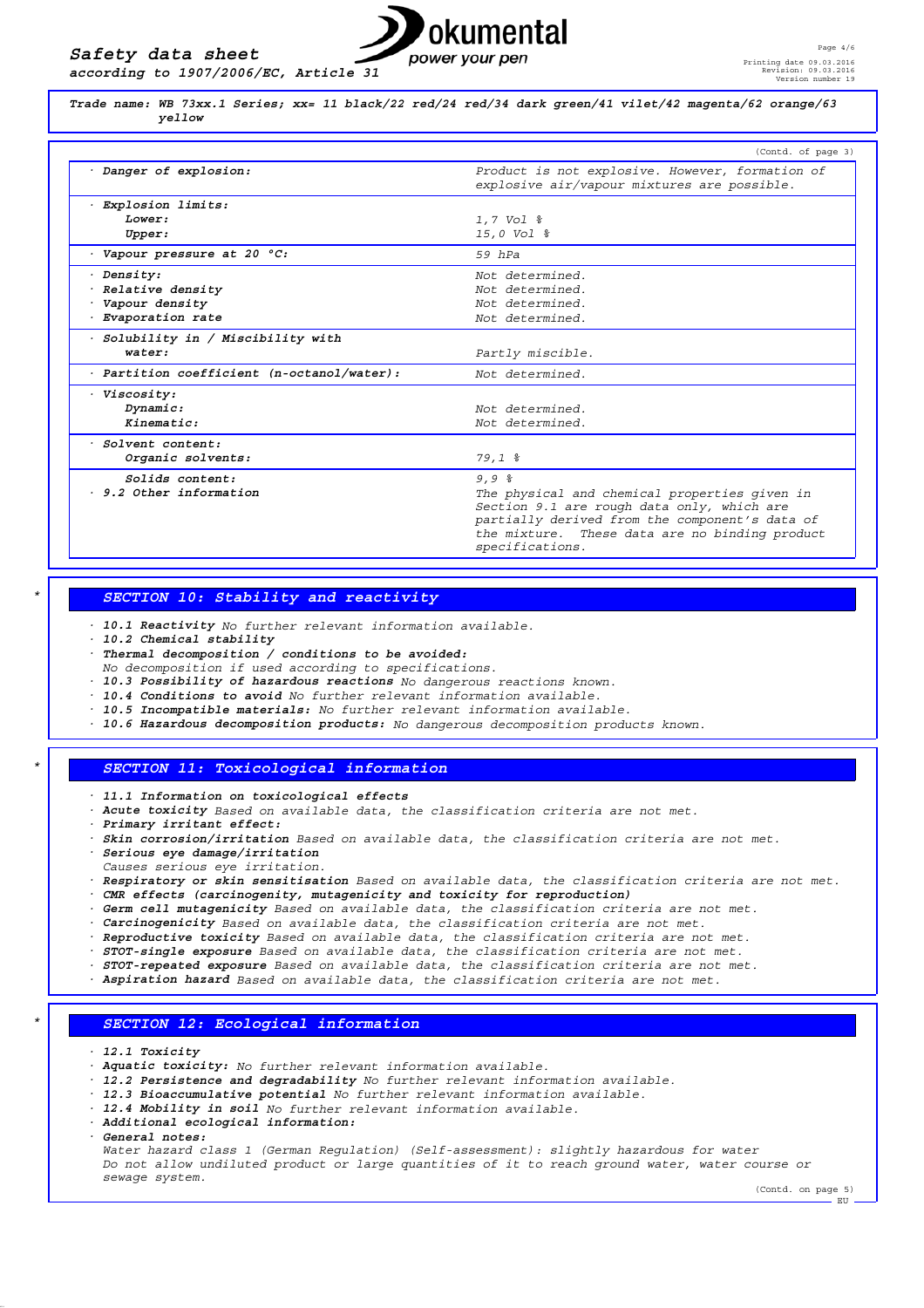



(Contd. of page 4)

*Trade name: WB 73xx.1 Series; xx= 11 black/22 red/24 red/34 dark green/41 vilet/42 magenta/62 orange/63 yellow*

- *· 12.5 Results of PBT and vPvB assessment*
- *· PBT: Not applicable.*
- *· vPvB: Not applicable.*
- *· 12.6 Other adverse effects No further relevant information available.*

# *\* SECTION 13: Disposal considerations*

*· 13.1 Waste treatment methods*

- *· Recommendation*
- *Must not be disposed together with household garbage. Do not allow product to reach sewage system.*
- *· Uncleaned packaging:*
- *· Recommendation: Disposal must be made according to official regulations.*
- *· Recommended cleansing agents: Water, if necessary together with cleansing agents.*

| $-14.1$ UN-Number                                                            |                                                  |
|------------------------------------------------------------------------------|--------------------------------------------------|
| · ADR, IMDG, IATA                                                            | UN1263                                           |
| · 14.2 UN proper shipping name                                               |                                                  |
| $·$ ADR                                                                      | 1263 PAINT                                       |
| $\cdot$ IMDG                                                                 | PAINT                                            |
| $- IATA$                                                                     | Paint                                            |
| · 14.3 Transport hazard class (es)                                           |                                                  |
| $·$ ADR                                                                      |                                                  |
|                                                                              |                                                  |
|                                                                              |                                                  |
|                                                                              |                                                  |
|                                                                              |                                                  |
| · Class                                                                      | 3 (F1) Flammable liquids.                        |
| $·$ Label                                                                    | 3                                                |
| · IMDG, IATA                                                                 |                                                  |
|                                                                              |                                                  |
|                                                                              |                                                  |
|                                                                              |                                                  |
|                                                                              |                                                  |
| · Class                                                                      | 3 Flammable liquids.                             |
| $·$ Label                                                                    | 3                                                |
| · 14.4 Packing group                                                         |                                                  |
| · ADR, IMDG, IATA                                                            | ΙI                                               |
| · 14.5 Environmental hazards:                                                |                                                  |
| · Marine pollutant:                                                          | No                                               |
|                                                                              |                                                  |
| · 14.6 Special precautions for user                                          | Warning: Flammable liquids.                      |
| · Danger code (Kemler):<br>· EMS Number:                                     | 33                                               |
| · Stowage Category                                                           | $F$ -E, $S$ -E<br>В                              |
|                                                                              |                                                  |
| · 14.7 Transport in bulk according to Annex II of<br>Marpol and the IBC Code | Not applicable.                                  |
|                                                                              |                                                  |
| · Transport/Additional information:                                          |                                                  |
| $·$ ADR                                                                      |                                                  |
| · Limited quantities (LQ)                                                    | 5L                                               |
| · Excepted quantities (EQ)                                                   | Code: E2                                         |
|                                                                              | Maximum net quantity per inner packaging: 30 ml  |
|                                                                              | Maximum net quantity per outer packaging: 500 ml |
| · Transport category<br>· Tunnel restriction code                            | 2                                                |
|                                                                              | D/E                                              |
| $\cdot$ IMDG                                                                 |                                                  |
| · Limited quantities (LQ)                                                    | 5L                                               |
| · Excepted quantities (EQ)                                                   | Code: E2                                         |
|                                                                              | Maximum net quantity per inner packaging: 30 ml  |
|                                                                              | Maximum net quantity per outer packaging: 500 ml |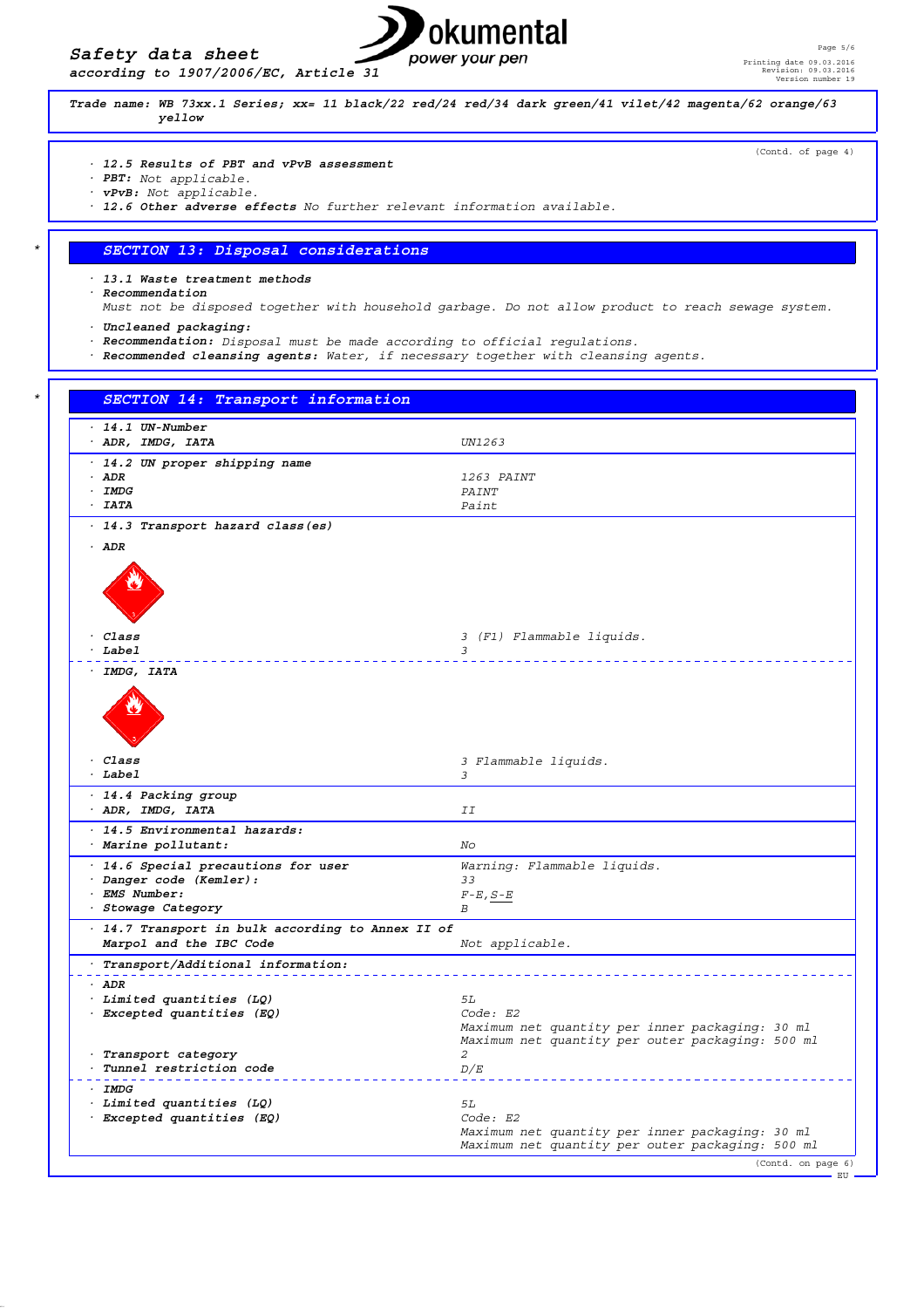

*Trade name: WB 73xx.1 Series; xx= 11 black/22 red/24 red/34 dark green/41 vilet/42 magenta/62 orange/63 yellow* (Contd. of page 5) *· UN "Model Regulation": UN1263, PAINT, 3, II \* SECTION 15: Regulatory information · 15.1 Safety, health and environmental regulations/legislation specific for the substance or mixture · Directive 2012/18/EU · Named dangerous substances - ANNEX I None of the ingredients is listed. · Qualifying quantity (tonnes) for the application of lower-tier requirements 5.000 t · Qualifying quantity (tonnes) for the application of upper-tier requirements 50.000 t · National regulations: · Technical instructions (air): Class Share in % NK 50-100 · Waterhazard class: Water hazard class 1 (Self-assessment): slightly hazardous for water. · 15.2 Chemical safety assessment: A Chemical Safety Assessment has not been carried out. SECTION 16: Other information This information is based on our present knowledge. However, this shall not constitute a guarantee for any specific product features and shall not establish a legally valid contractual relationship. · Relevant phrases H225 Highly flammable liquid and vapour. H226 Flammable liquid and vapour. H319 Causes serious eye irritation. H336 May cause drowsiness or dizziness. · Abbreviations and acronyms: RID: Règlement international concernant le transport des marchandises dangereuses par chemin de fer (Regulations Concerning the International Transport of Dangerous Goods by Rail) ICAO: International Civil Aviation Organisation ADR: Accord européen sur le transport des marchandises dangereuses par Route (European Agreement concerning the International Carriage of Dangerous Goods by Road) IMDG: International Maritime Code for Dangerous Goods IATA: International Air Transport Association GHS: Globally Harmonised System of Classification and Labelling of Chemicals EINECS: European Inventory of Existing Commercial Chemical Substances ELINCS: European List of Notified Chemical Substances CAS: Chemical Abstracts Service (division of the American Chemical Society)* PBT: Persistent, Bioaccumulative and Toxic<br>vPvB: very Persistent and very Bioaccumulative<br>Flam. Liq. 2: Flammable liquids, Hazard Category 2<br>Flam. Liq. 3: Flammable liquids, Hazard Category 3<br>Eye Irrit. 2: Serious eye dama *STOT SE 3: Specific target organ toxicity - Single exposure, Hazard Category 3 · \* Data compared to the previous version altered.*  EU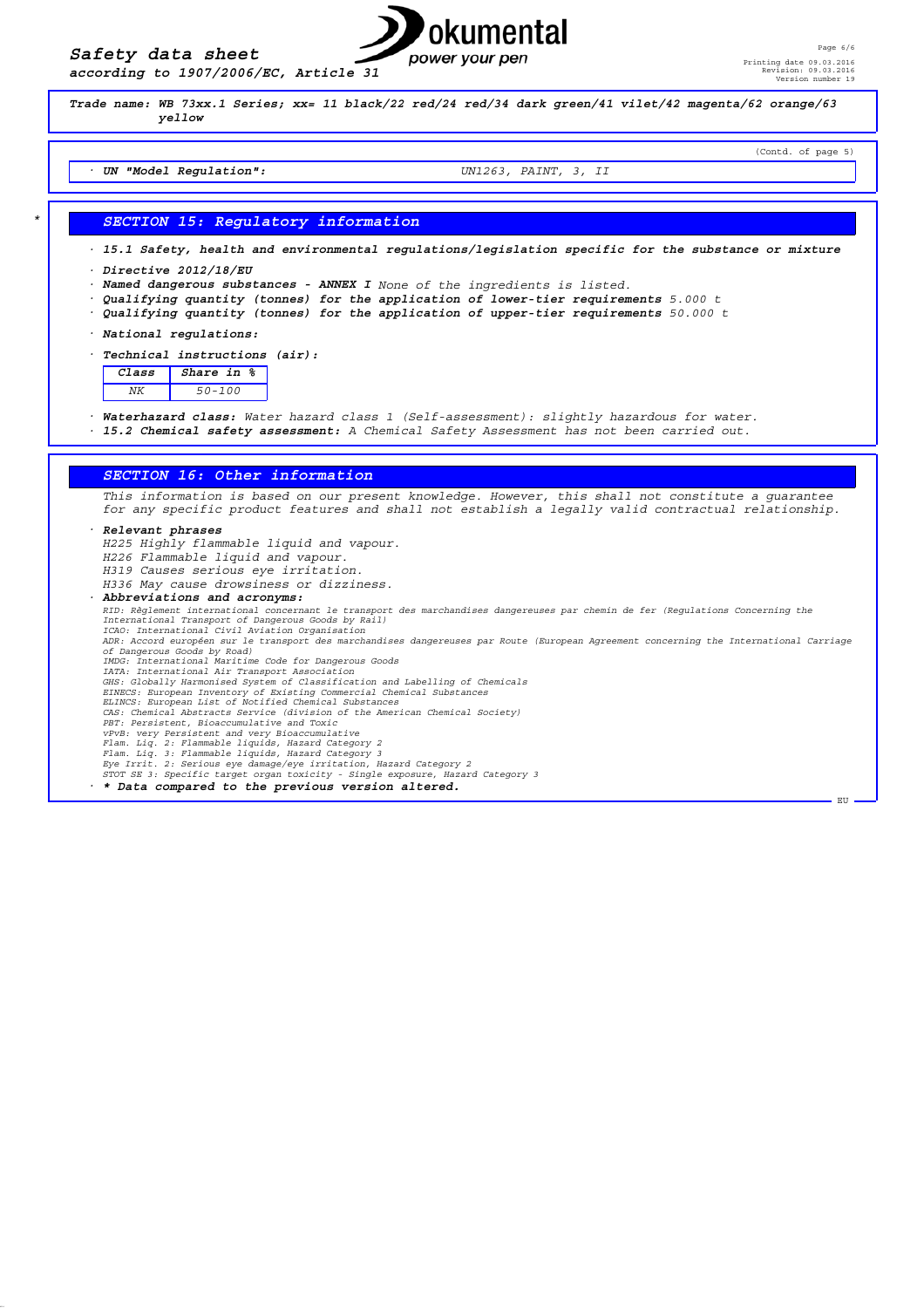

# *\* SECTION 1: Identification of the substance/mixture and of the company/ undertaking*

- *· 1.1 Product identifier*
- *· Trade name: WB 73xx.1 Series; xx= 04 light blue/02 dark blue/35 lime green/36 yellow green/38 forest green/39 green/51 brown/81 turquoise*
- *· Article number: 100000000505 · Registration number*
- *The ingredients of this ink have been pre-registered according to 1907/2006/EC (REACH)*
- *· 1.2 Relevant identified uses of the substance or mixture and uses advised against*
- *Currently no such applications are identified · Application of the substance / the mixture dry erase whiteboard ink*
- *Not applicable · Uses advised against Not applicable*
- *· 1.3 Details of the supplier of the safety data sheet*
- *· Manufacturer/Supplier: DOKUMENTAL GmbH & Co KG Schreibfarben Woellnerstraße 26 D-67065 Ludwigshafen Phone + 49(0)621/5402321 Fax + 49(0)621/5402391 www. dokumental.de*
- *· Further information obtainable from: Technical Service, Dr. B. Polzin Tel.: +49-621-5402322 Mobile +49-1726204412 E-Mail: bernd.polzin@dokumental.de · 1.4 Emergency telephone number: GBK Gefahrgut Büro GmbH*
- *++49 (0) 6132 / 84463 Ingelheim, Deutschland*

# *\* SECTION 2: Hazards identification*

# *· 2.1 Classification of the substance or mixture · Classification according to Regulation (EC) No 1272/2008 GHS02 flame Flam. Liq. 2 H225 Highly flammable liquid and vapour.* <u>a dia mandalan di kacamatan di kacamatan di kacamatan di kacamatan di kacamatan di kacamatan di kacamatan di ka</u> *GHS07 Eye Irrit. 2 H319 Causes serious eye irritation. STOT SE 3 H336 May cause drowsiness or dizziness.* \_\_\_\_\_\_\_\_\_\_\_\_\_\_\_\_\_\_\_\_\_\_\_\_\_\_\_\_\_\_\_\_ *· 2.2 Label elements · Labelling according to Regulation (EC) No 1272/2008 The product is classified and labelled according to the CLP regulation. · Hazard pictograms* GHS02 GHS07 *· Signal word Danger · Hazard-determining components of labelling: 1-methoxy-2-propanol propan-2-ol · Hazard statements H225 Highly flammable liquid and vapour. H319 Causes serious eye irritation. H336 May cause drowsiness or dizziness. · Precautionary statements P241 Use explosion-proof electrical/ventilating/lighting/equipment. P261 Avoid breathing dust/fume/gas/mist/vapours/spray. P303+P361+P353 IF ON SKIN (or hair): Take off immediately all contaminated clothing. Rinse skin with water/shower.* (Contd. on page 2) EU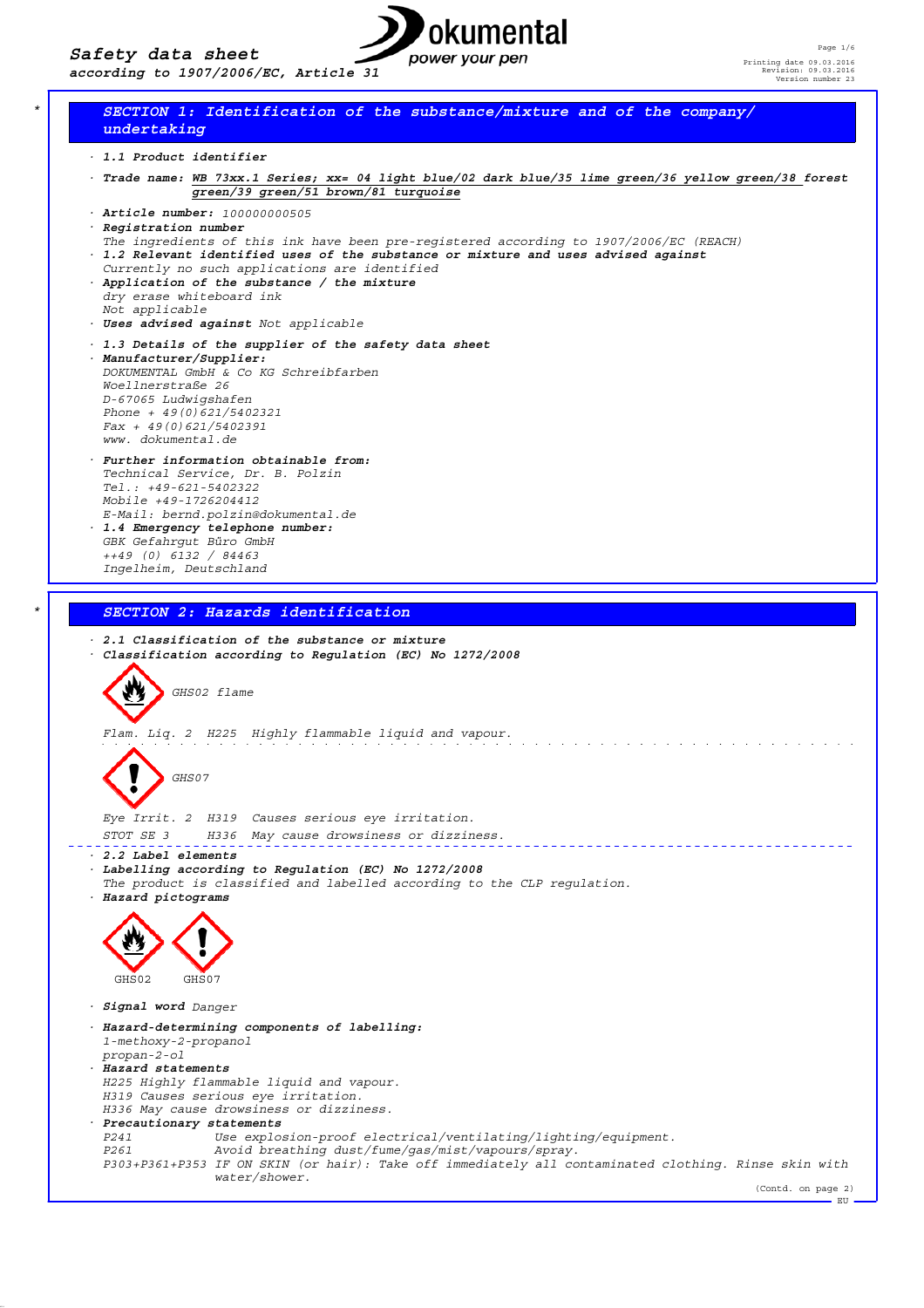



*P405 Store locked up. P501 Dispose of contents/container in accordance with local/regional/national/ international regulations.*

*· 2.3 Other hazards*

*· Results of PBT and vPvB assessment*

*· PBT: Not applicable.*

*· vPvB: Not applicable.*

#### *\* SECTION 3: Composition/information on ingredients*

*· 3.2 Chemical characterisation: Mixtures*

*· Description: Mixture of substances listed below with nonhazardous additions.*

| Dangerous components: |                                                                               |                       |
|-----------------------|-------------------------------------------------------------------------------|-----------------------|
| $CAS: 64-17-5$        | $ $ ethanol                                                                   | $50 - 100$ $^{\circ}$ |
|                       | EINECS: 200-578-6   Tlam. Lig. 2, H225; 12 Eye Irrit. 2, H319                 |                       |
| CAS: 107-98-2         | 1-methoxy-2-propanol                                                          | $10 - 25$             |
|                       | EINECS: 203-539-1 $\sqrt{}$ Flam. Liq. 3, H226; $\sqrt{}$ STOT SE 3, H336     |                       |
| $CAS: 67-63-0$        | $propan-2-o1$                                                                 | $2.5 - 10\%$          |
|                       | EINECS: 200-661-7 \ Flam. Lig. 2, H225; \ Eye Irrit. 2, H319; STOT SE 3, H336 |                       |

*· Additional information: For the wording of the listed hazard phrases refer to section 16.*

#### *\* SECTION 4: First aid measures*

*· 4.1 Description of first aid measures*

*· After inhalation: Supply fresh air; consult doctor in case of complaints.*

- *· After skin contact: Generally the product does not irritate the skin.*
- *· After eye contact:*
- *Rinse opened eye for several minutes under running water. If symptoms persist, consult a doctor.*
- *· After swallowing: If symptoms persist consult doctor.*
- *· 4.2 Most important symptoms and effects, both acute and delayed*
- *No further relevant information available.*
- *· 4.3 Indication of any immediate medical attention and special treatment needed*
- *No further relevant information available.*

#### *\* SECTION 5: Firefighting measures*

*· 5.1 Extinguishing media*

- *· Suitable extinguishing agents:*
- *CO2, powder or water spray. Fight larger fires with water spray or alcohol resistant foam.*
- *· 5.2 Special hazards arising from the substance or mixture No further relevant information available.*
- *· 5.3 Advice for firefighters*
- *· Protective equipment: No special measures required.*

#### *\* SECTION 6: Accidental release measures*

*· 6.1 Personal precautions, protective equipment and emergency procedures Wear protective equipment. Keep unprotected persons away. Wear protective clothing.*

*· 6.2 Environmental precautions: Prevent seepage into sewage system, workpits and cellars. Dilute with plenty of water.*

*Do not allow to enter sewers/ surface or ground water. · 6.3 Methods and material for containment and cleaning up: Absorb with liquid-binding material (sand, diatomite, acid binders, universal binders, sawdust). Ensure adequate ventilation.*

- *· 6.4 Reference to other sections*
- *See Section 7 for information on safe handling.*
- *See Section 8 for information on personal protection equipment.*

*See Section 13 for disposal information.*

#### *\* SECTION 7: Handling and storage*

*· 7.1 Precautions for safe handling Ensure good ventilation/exhaustion at the workplace. Prevent formation of aerosols.*

*· Information about fire - and explosion protection: Keep ignition sources away - Do not smoke.*

(Contd. on page 3)

EU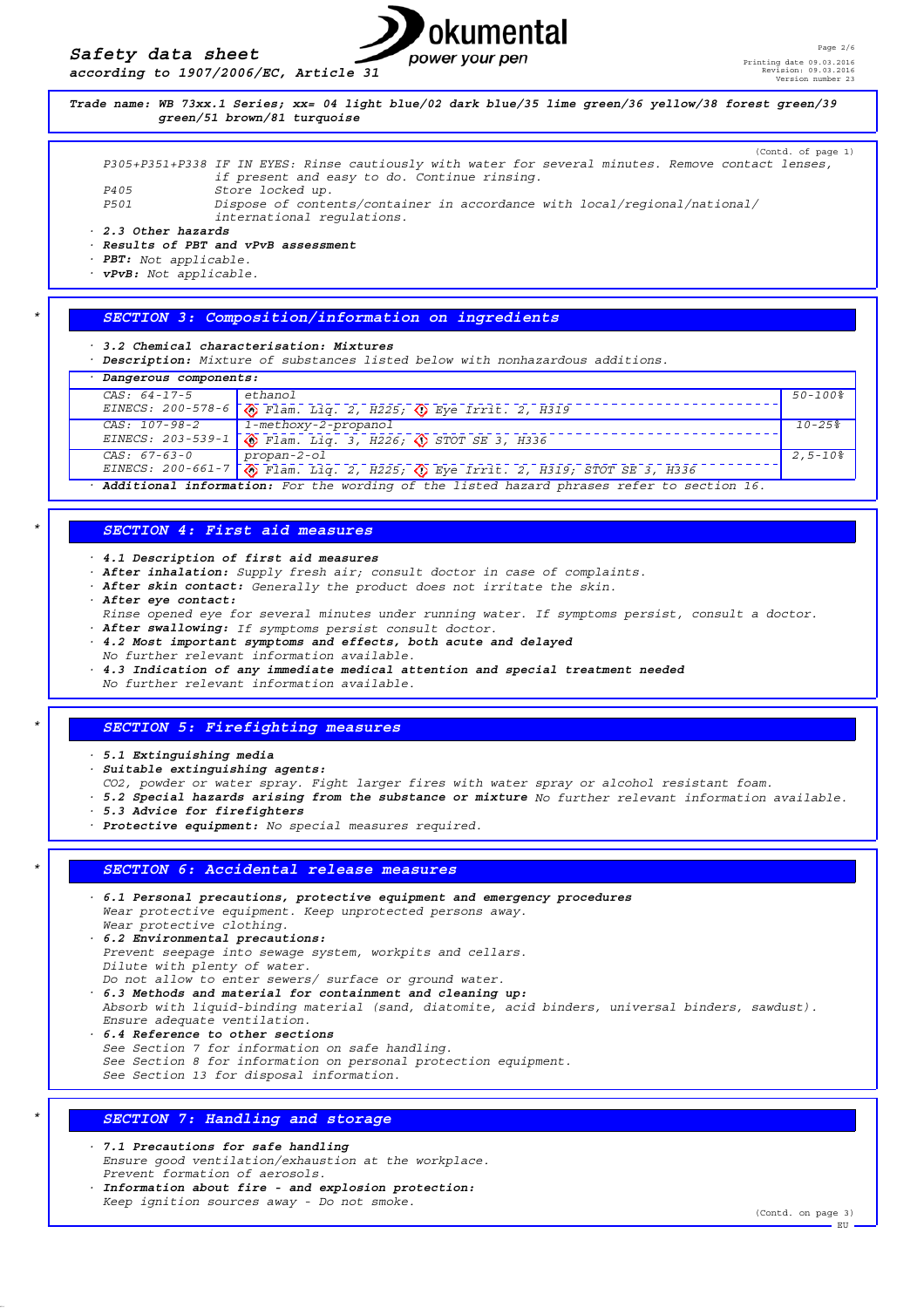*Safety data sheet according to 1907/2006/EC, Article 31*

# okumental power your pen

(Contd. on page 4)

. EU



*· pH-value: Not determined.*

*Melting point/Melting range: Undetermined.*

*Boiling point/Boiling range: 78 °C*

*· Change in condition*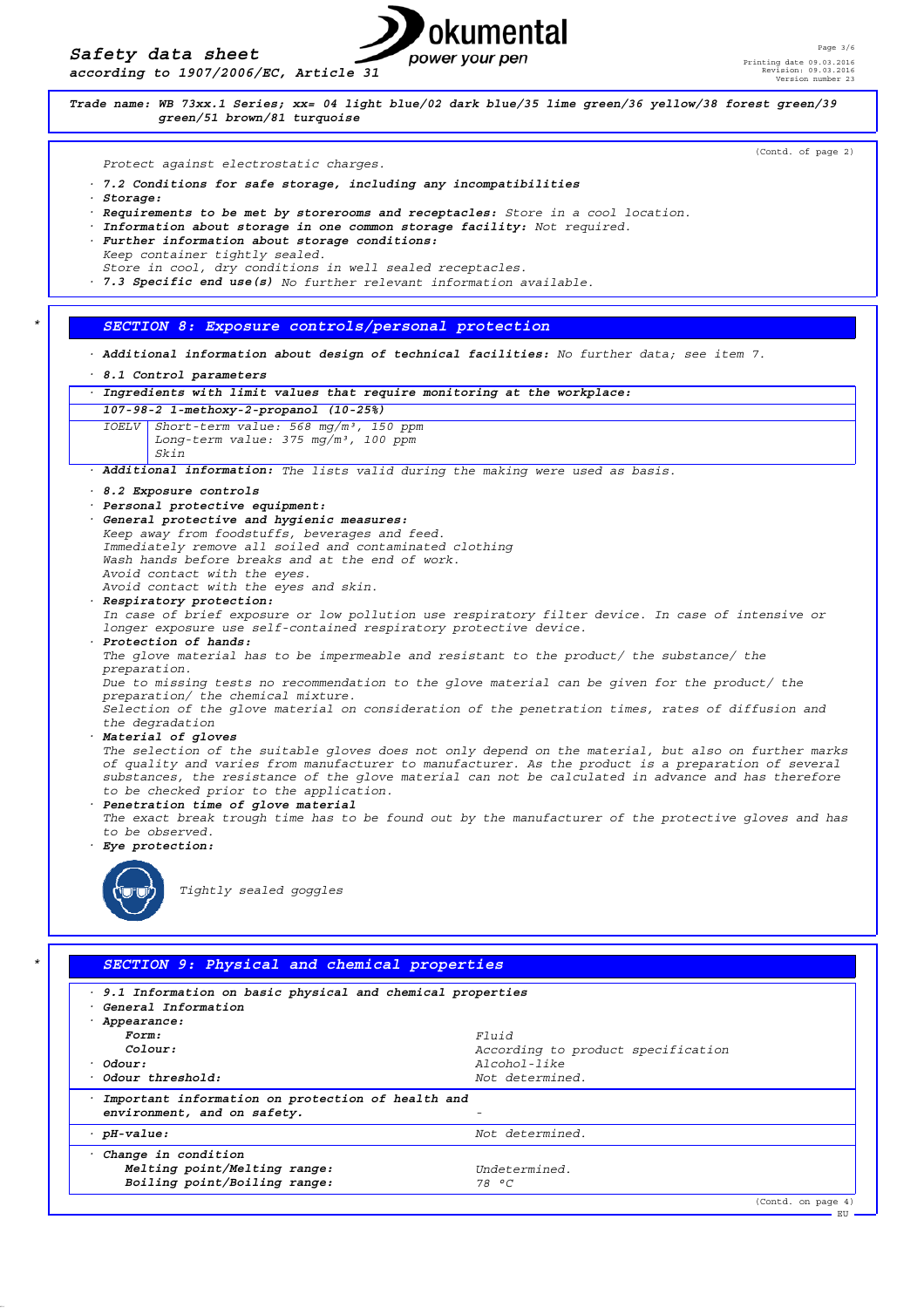*according to 1907/2006/EC, Article 31*



*Trade name: WB 73xx.1 Series; xx= 04 light blue/02 dark blue/35 lime green/36 yellow/38 forest green/39 green/51 brown/81 turquoise*

|                                                                          | (Contd. of page 3)                                                                                                                                                                                                         |
|--------------------------------------------------------------------------|----------------------------------------------------------------------------------------------------------------------------------------------------------------------------------------------------------------------------|
| Flash point:                                                             | $13^{\circ}$ C                                                                                                                                                                                                             |
| · Flammability (solid, qaseous):                                         | Not applicable.                                                                                                                                                                                                            |
| Ignition temperature:                                                    | 287 °C                                                                                                                                                                                                                     |
| · Decomposition temperature:                                             | Not determined.                                                                                                                                                                                                            |
| Self-igniting:                                                           | Product is not selfigniting.                                                                                                                                                                                               |
| · Danger of explosion:                                                   | Product is not explosive. However, formation of<br>explosive air/vapour mixtures are possible.                                                                                                                             |
| Explosion limits:<br>Lower:<br>Upper:                                    | 1,7 Vol %<br>15,0 Vol %                                                                                                                                                                                                    |
| $\cdot$ Vapour pressure at 20 $\degree$ C:                               | $59$ $hPa$                                                                                                                                                                                                                 |
| · Density:<br>Relative density<br>· Vapour density<br>· Evaporation rate | Not determined.<br>Not determined.<br>Not determined.<br>Not determined.                                                                                                                                                   |
| · Solubility in / Miscibility with<br>water:                             | Partly miscible.                                                                                                                                                                                                           |
| · Partition coefficient (n-octanol/water):                               | Not determined.                                                                                                                                                                                                            |
| · Viscosity:<br>Dynamic:<br>Kinematic:                                   | Not determined.<br>Not determined.                                                                                                                                                                                         |
| . Solvent content:<br>Organic solvents:                                  | 81,6%                                                                                                                                                                                                                      |
| Solids content:<br>. 9.2 Other information                               | 7.4%<br>The physical and chemical properties given in<br>Section 9.1 are rough data only, which are<br>partially derived from the component's data of<br>the mixture. These data are no binding product<br>specifications. |

# *\* SECTION 10: Stability and reactivity*

- *· 10.1 Reactivity No further relevant information available.*
- *· 10.2 Chemical stability*
- *· Thermal decomposition / conditions to be avoided:*
- *No decomposition if used according to specifications.*
- *· 10.3 Possibility of hazardous reactions No dangerous reactions known.*
- *· 10.4 Conditions to avoid No further relevant information available.*
- *· 10.5 Incompatible materials: No further relevant information available.*
- *· 10.6 Hazardous decomposition products: No dangerous decomposition products known.*

#### *\* SECTION 11: Toxicological information*

- *· 11.1 Information on toxicological effects*
- *· Acute toxicity Based on available data, the classification criteria are not met.*
- *· Primary irritant effect:*
- *· Skin corrosion/irritation Based on available data, the classification criteria are not met.*
- *· Serious eye damage/irritation*
- *Causes serious eye irritation.*
- *· Respiratory or skin sensitisation Based on available data, the classification criteria are not met.*
- *· CMR effects (carcinogenity, mutagenicity and toxicity for reproduction)*
- *· Germ cell mutagenicity Based on available data, the classification criteria are not met.*
- *· Carcinogenicity Based on available data, the classification criteria are not met.*
- *· Reproductive toxicity Based on available data, the classification criteria are not met.*
- *· STOT-single exposure*
- *May cause drowsiness or dizziness.*
- *· STOT-repeated exposure Based on available data, the classification criteria are not met.*
- *· Aspiration hazard Based on available data, the classification criteria are not met.*

## *\* SECTION 12: Ecological information*

- *· 12.1 Toxicity*
- *· Aquatic toxicity: No further relevant information available.*
- *· 12.2 Persistence and degradability No further relevant information available.*

(Contd. on page 5) - EU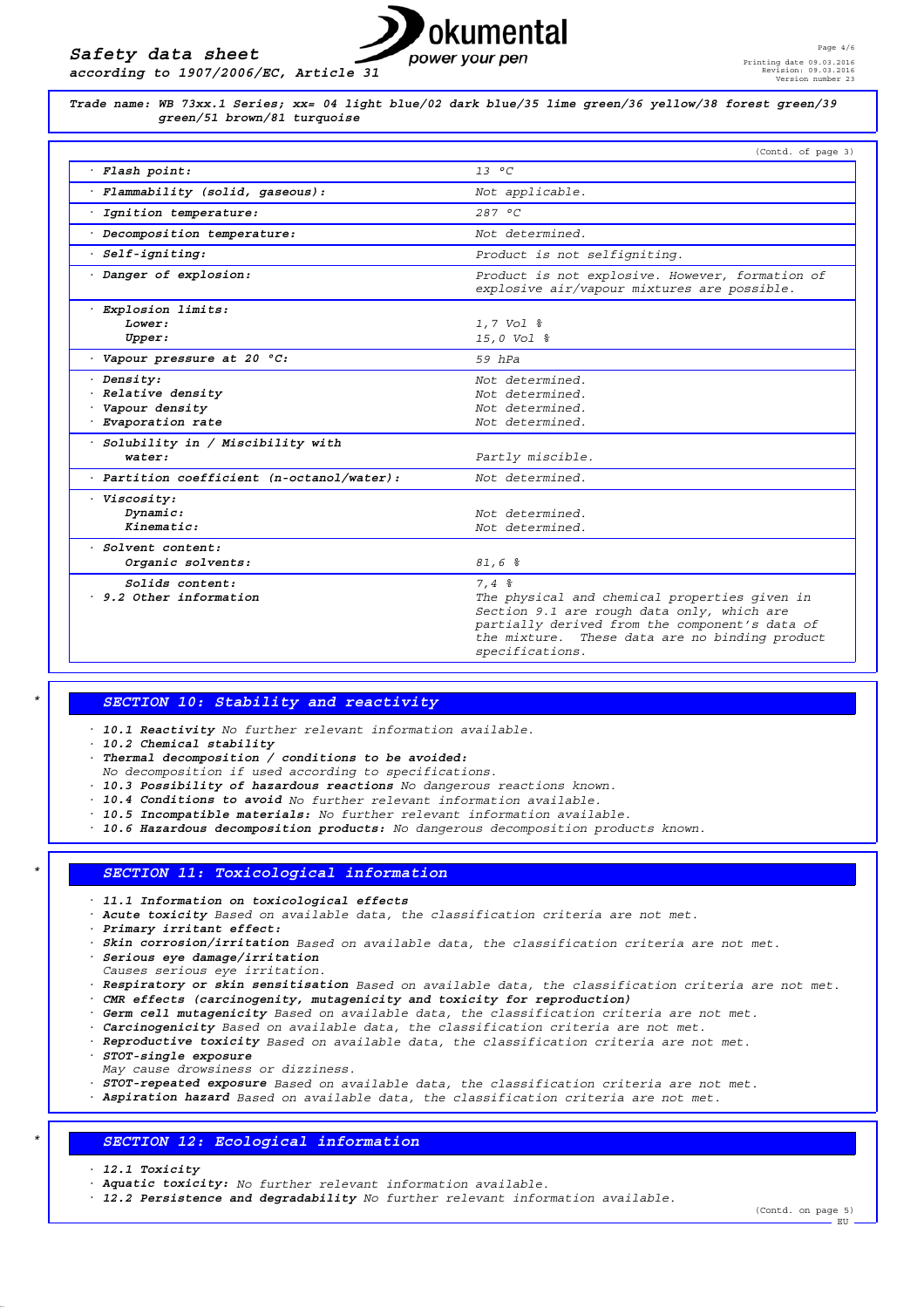

(Contd. of page 4)

*Trade name: WB 73xx.1 Series; xx= 04 light blue/02 dark blue/35 lime green/36 yellow/38 forest green/39 green/51 brown/81 turquoise*

- *· 12.3 Bioaccumulative potential No further relevant information available.*
- *· 12.4 Mobility in soil No further relevant information available.*
- *· Additional ecological information:*

*· General notes:*

*Water hazard class 1 (German Regulation) (Self-assessment): slightly hazardous for water Do not allow undiluted product or large quantities of it to reach ground water, water course or sewage system.*

- *· 12.5 Results of PBT and vPvB assessment*
- *· PBT: Not applicable.*
- *· vPvB: Not applicable.*
- *· 12.6 Other adverse effects No further relevant information available.*
	- *\* SECTION 13: Disposal considerations*
- *· 13.1 Waste treatment methods*
- *· Recommendation*
- *Must not be disposed together with household garbage. Do not allow product to reach sewage system. · Uncleaned packaging:*
- *· Recommendation: Disposal must be made according to official regulations.*
- *· Recommended cleansing agents: Water, if necessary together with cleansing agents.*

| $-14.1$ UN-Number                                 |                                                  |
|---------------------------------------------------|--------------------------------------------------|
| · ADR, IMDG, IATA                                 | UN1263                                           |
| · 14.2 UN proper shipping name                    |                                                  |
| · ADR                                             | 1263 PAINT                                       |
| $·$ IMDG                                          | PAINT                                            |
| $-IATA$                                           | Paint                                            |
|                                                   |                                                  |
| · 14.3 Transport hazard class (es)                |                                                  |
| $·$ ADR                                           |                                                  |
|                                                   |                                                  |
|                                                   |                                                  |
|                                                   |                                                  |
|                                                   |                                                  |
| · Class                                           | 3 (F1) Flammable liquids.                        |
| · Label                                           | 3                                                |
|                                                   |                                                  |
| · IMDG, IATA                                      |                                                  |
|                                                   |                                                  |
|                                                   |                                                  |
|                                                   |                                                  |
|                                                   |                                                  |
|                                                   |                                                  |
| $\cdot$ Class                                     | 3 Flammable liquids.                             |
| $-Label$                                          | 3                                                |
| · 14.4 Packing group                              |                                                  |
| · ADR, IMDG, IATA                                 | II                                               |
| · 14.5 Environmental hazards:                     |                                                  |
| · Marine pollutant:                               | No                                               |
|                                                   |                                                  |
| · 14.6 Special precautions for user               | Warning: Flammable liquids.                      |
| · Danger code (Kemler):                           | 33                                               |
| · EMS Number:                                     | $F-E, S-E$                                       |
| · Stowage Category                                | В                                                |
| · 14.7 Transport in bulk according to Annex II of |                                                  |
| Marpol and the IBC Code                           | Not applicable.                                  |
| · Transport/Additional information:               |                                                  |
| $-$ ADR                                           |                                                  |
| · Limited quantities (LQ)                         | 5L                                               |
| · Excepted quantities (EQ)                        | Code: E2                                         |
|                                                   | Maximum net quantity per inner packaging: 30 ml  |
|                                                   | Maximum net quantity per outer packaging: 500 ml |
|                                                   | 2                                                |
| · Transport category                              |                                                  |

EU